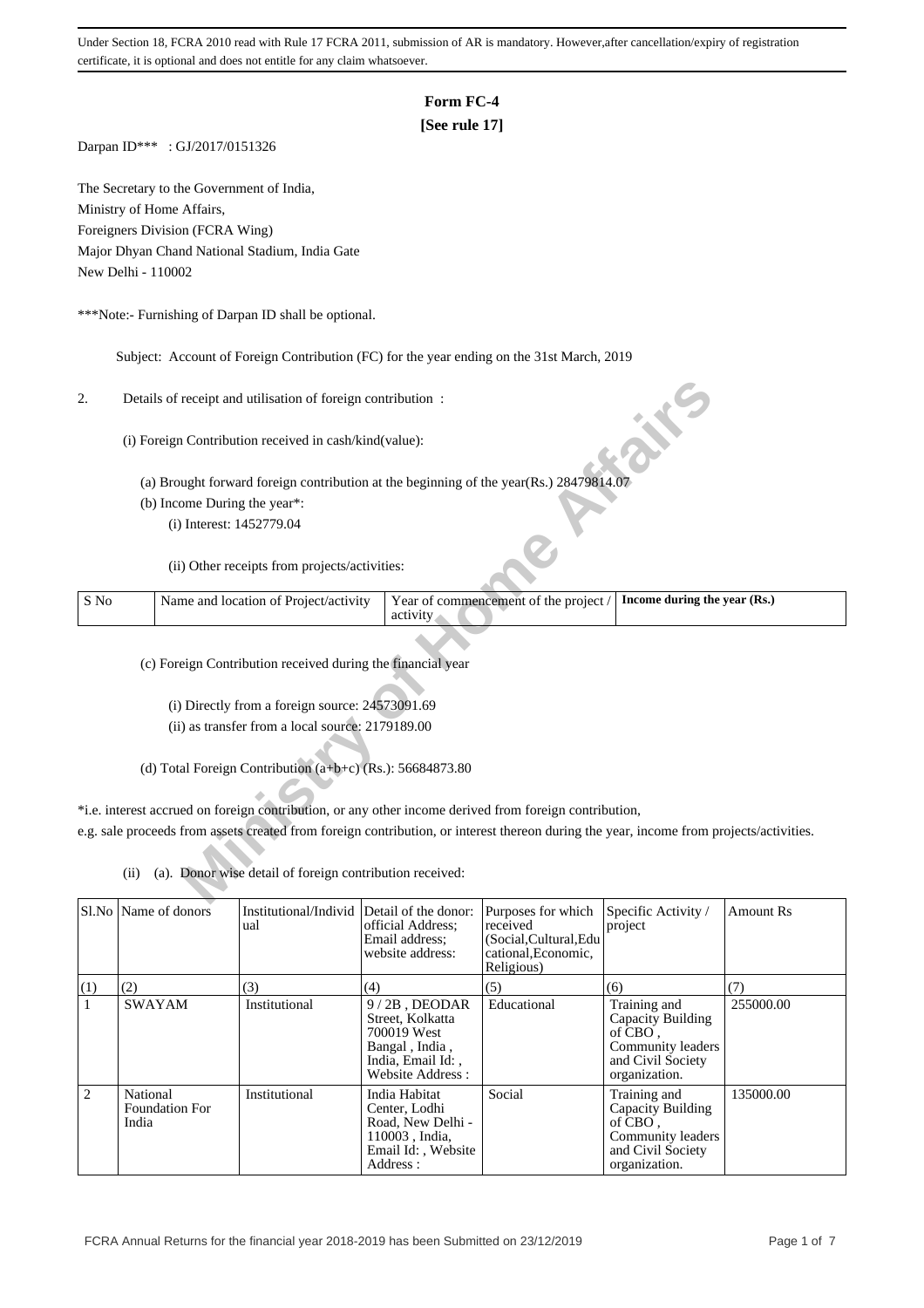|                | Sl.No Name of donors                                        | Institutional/Individ<br>ual | Detail of the donor:<br>official Address:<br>Email address;<br>website address:                                                                                                                                    | Purposes for which<br>received<br>(Social, Cultural, Edu<br>cational, Economic,<br>Religious) | Specific Activity /<br>project                                                                          | <b>Amount Rs</b> |
|----------------|-------------------------------------------------------------|------------------------------|--------------------------------------------------------------------------------------------------------------------------------------------------------------------------------------------------------------------|-----------------------------------------------------------------------------------------------|---------------------------------------------------------------------------------------------------------|------------------|
| 3              | <b>QUEST</b><br><b>ALLIANCE</b>                             | Institutional                | 108 2nd Main 6 th<br>Cross Koramangala<br>1stBlock Banglore<br>560034 India,<br>India, Email Id:<br>info@questalliance.<br>net, Website<br>Address:<br>http://www.questall<br>ince.net                             | Educational                                                                                   | Livelihood Skill<br>Development                                                                         | 1211005.00       |
| 4              | <b>ACTIONAID</b><br><b>ASSOCIATION</b>                      | Institutional                | R 7 Hauz Khas<br><b>Enclave New Delhi</b><br>11 00 16 INDIA,<br>India, Email Id:<br>vijay.sahu@actiona<br>id.org, Website<br>Address:<br>http://www.actionai<br>d.org                                              | Social                                                                                        | Training and<br>Capacity Building<br>of CBO,<br>Community leaders<br>and Civil Society<br>organization. | 189773.00        |
| 5              | Sahjeevan                                                   | Institutional                | 175 - Jalaram<br>Society, Near<br>vishwamangal<br>Apartment, Bhuj -<br>Gujrat, India,<br>Email Id:, Website<br>Address:                                                                                            | Social                                                                                        | Livelihood Skill<br>Development                                                                         | 388411.00        |
| 6              | <b>SWISSAID INDIA</b>                                       | Institutional                | Lorystrasse 6a<br>CH-3000 Bern 5<br>Switzerland,<br>Switzerland, Email<br>Id:<br>mail@swissaidindi<br>a.org, Website<br>Address:<br>https://www.swissa<br>id.ch                                                    | Educational                                                                                   | Training and<br>Capacity Building<br>of CBO,<br>Community leaders<br>and Civil Society<br>organization. | 293230.00        |
| $\overline{7}$ | Unitarian<br>Universalist<br>Holdeen India<br>Program       | Institutional                | 24 Farnsworth<br>street Boston<br>Massachusetts<br>02210, United<br>States of America,<br>Email Id:<br>dmitchell@uua.org,<br>Website Address:                                                                      | Social                                                                                        | Non Formal<br>Education                                                                                 | 4718531.30       |
| $8\,$          | DR BETTINA<br><b>DIEM MATTI</b>                             | Individual                   | WASSERFLUHW<br><b>EGDO 5000</b><br><b>AARAN</b><br>SWITZERLAND,<br>Switzerland, Email<br>Id:, Website<br>Address:                                                                                                  | Social                                                                                        | Non Formal<br>Education                                                                                 | 340553.14        |
| 9              | Bread for the world<br>Protestant<br>Development<br>Service | Institutional                | South Asia<br>DeskCaroline<br>Michaelis Str<br>110115 Berlin<br>Germany,<br>Germany, Email<br>Id:<br>franziska.hoffmann<br>@brot.fuer.die.welt<br>.de. Website<br>Address:<br>http://www.brot-<br>fuer-die-welt.de | Educational                                                                                   | Non Formal<br>Education                                                                                 | 6827870.50       |
| 10             | <b>FREUDENBERG</b><br>GALA                                  | Institutional                | <b>IM Techno Logie</b><br>Park, 69469<br>Weinhein DE<br>Germany CEI,<br>Germany, Email<br>Id:, Website<br>Address:                                                                                                 | Educational                                                                                   | Environmental<br>Programme                                                                              | 2235730.00       |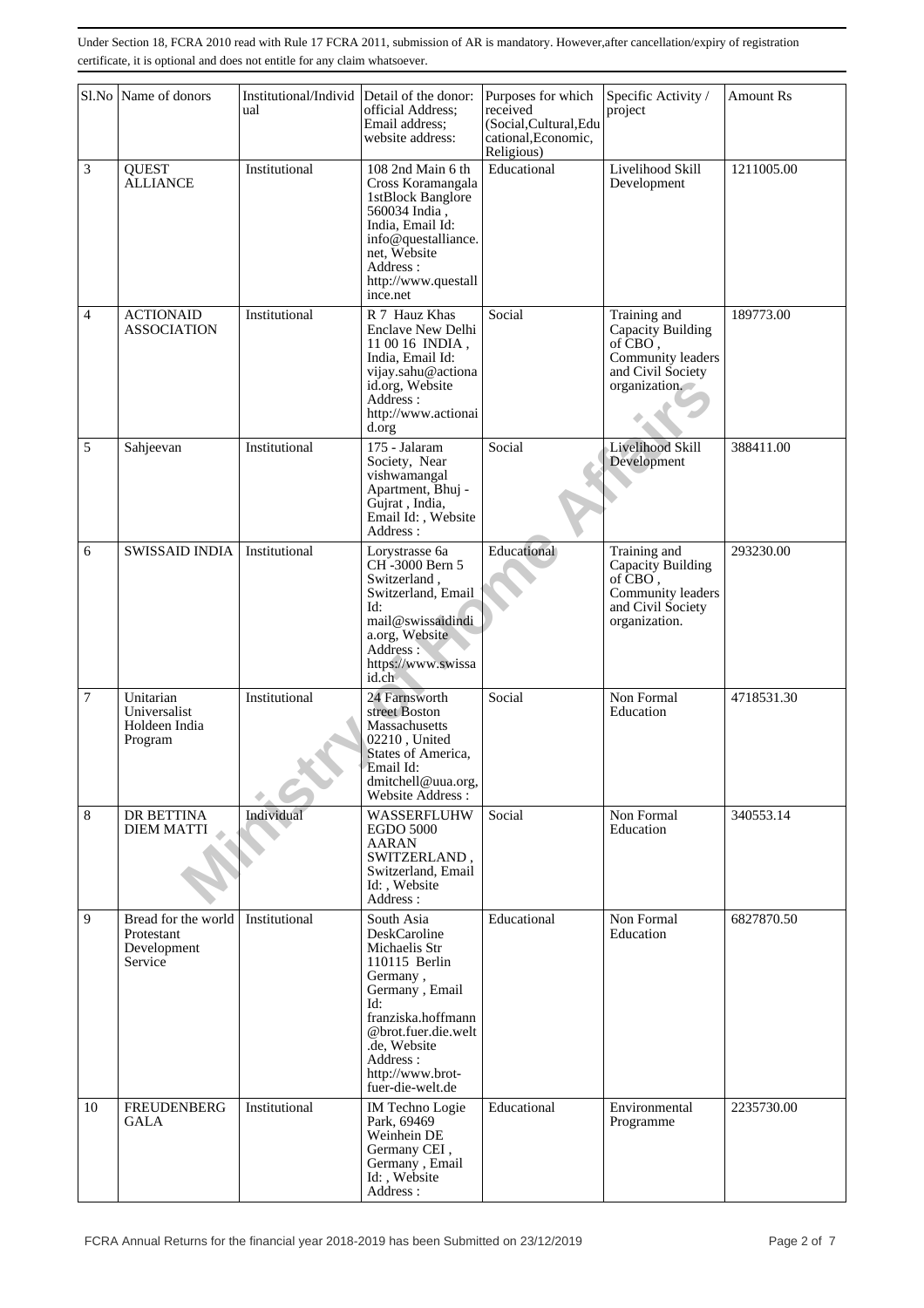|    | Sl.No   Name of donors | Institutional/Individ Detail of the donor:<br>ual | official Address:<br>Email address:<br>website address:                                                                                                                                                           | Purposes for which<br>received<br>(Social, Cultural, Edu<br>cational, Economic,<br>Religious) | Specific Activity /<br>project                                                                          | <b>Amount Rs</b> |
|----|------------------------|---------------------------------------------------|-------------------------------------------------------------------------------------------------------------------------------------------------------------------------------------------------------------------|-----------------------------------------------------------------------------------------------|---------------------------------------------------------------------------------------------------------|------------------|
| 11 | <b>MISEREOR</b>        | Institutional                                     | <b>Bischofliches</b><br><b>Hilfswerk Misereor</b><br>eV Postfach 10 15<br>45 D 52015<br>Aachen<br>Deutschland,<br>Germany, Email<br>Id:<br>postmaster@misere<br>or.de, Website<br>Address :<br>http://misereor.de | Social                                                                                        | Training and<br>Capacity Building<br>of CBO.<br>Community leaders<br>and Civil Society<br>organization. | 10157176.75      |

(b) Cumulative purpose-wise amount of all foreign contribution donation received :

| Sl.No | Purpose     | Amount      |
|-------|-------------|-------------|
|       | Social      | 15216261.19 |
|       | Educational | 9356830.50  |

| Sl.No          | Purpose                                                                                                                                                         |                                                                                                                                                                             |                  |                   |                             | Amount                  |                 |         |           |         |
|----------------|-----------------------------------------------------------------------------------------------------------------------------------------------------------------|-----------------------------------------------------------------------------------------------------------------------------------------------------------------------------|------------------|-------------------|-----------------------------|-------------------------|-----------------|---------|-----------|---------|
| $\mathbf{1}$   | Social                                                                                                                                                          |                                                                                                                                                                             |                  |                   |                             | 15216261.19             |                 |         |           |         |
| $\overline{2}$ | 9356830.50<br>Educational                                                                                                                                       |                                                                                                                                                                             |                  |                   |                             |                         |                 |         |           |         |
| 3.             | Details of Utilization of foreign contribution:<br>(a) Details of activities/projects for which foreign contribution has been received and utilised (in rupees) |                                                                                                                                                                             |                  |                   |                             |                         |                 |         |           |         |
| Sl. No.        | Name of<br>project/acti ocation<br>vity                                                                                                                         | Address/L                                                                                                                                                                   | Previous Balance |                   |                             | Receipt during the year | Utilised        |         | Balance   |         |
|                |                                                                                                                                                                 |                                                                                                                                                                             | In cash          | In Kind           | In cash                     | In Kind                 | In cash         | In Kind | In cash   | In Kind |
| (1)            | (2)                                                                                                                                                             | (3)                                                                                                                                                                         | (4)              | (5)               | (6)                         | (7)                     | (8)             | (9)     | (10)      | (11)    |
| $\mathbf{1}$   | Livelihoo<br>d Skill<br>Developm<br>ent                                                                                                                         | $C-105$<br>/106<br>Royal<br>Chinmay<br>Tower,<br>Near<br>Simandhar<br>Tower,<br>Near IOC<br>Petrol<br>pump,<br>Vastrapur<br>,Bodakdev<br>Ahmedaba<br>ď<br>Gujarat38<br>0054 | 2335735.0<br>8   | 0.00 <sub>1</sub> | 1485494.0<br>$\overline{0}$ | 0.00                    | 3821229.0<br>8  | 0.00    | $0.00\,$  | 0.00    |
| $\mathbf{2}$   | Training<br>and<br>Capacity<br>Building<br>of $CBO$ ,<br>Communit<br>y leaders,<br>Civil<br>Society<br>organizati<br>on.                                        | $C-105$<br>/106<br>Royal<br>Chinmay<br>Tower,<br>Near<br>Simandhar<br>Tower,<br>Near IOC<br>Petrol<br>pump,<br>Vastrapur<br>,Bodakdev<br>Ahmedaba<br>d<br>Gujarat38<br>0054 | 2441305.6<br>5   | 0.00              | 10661677.<br>75             | 0.00                    | 13001754.<br>23 | 0.00    | 101229.17 | 0.00    |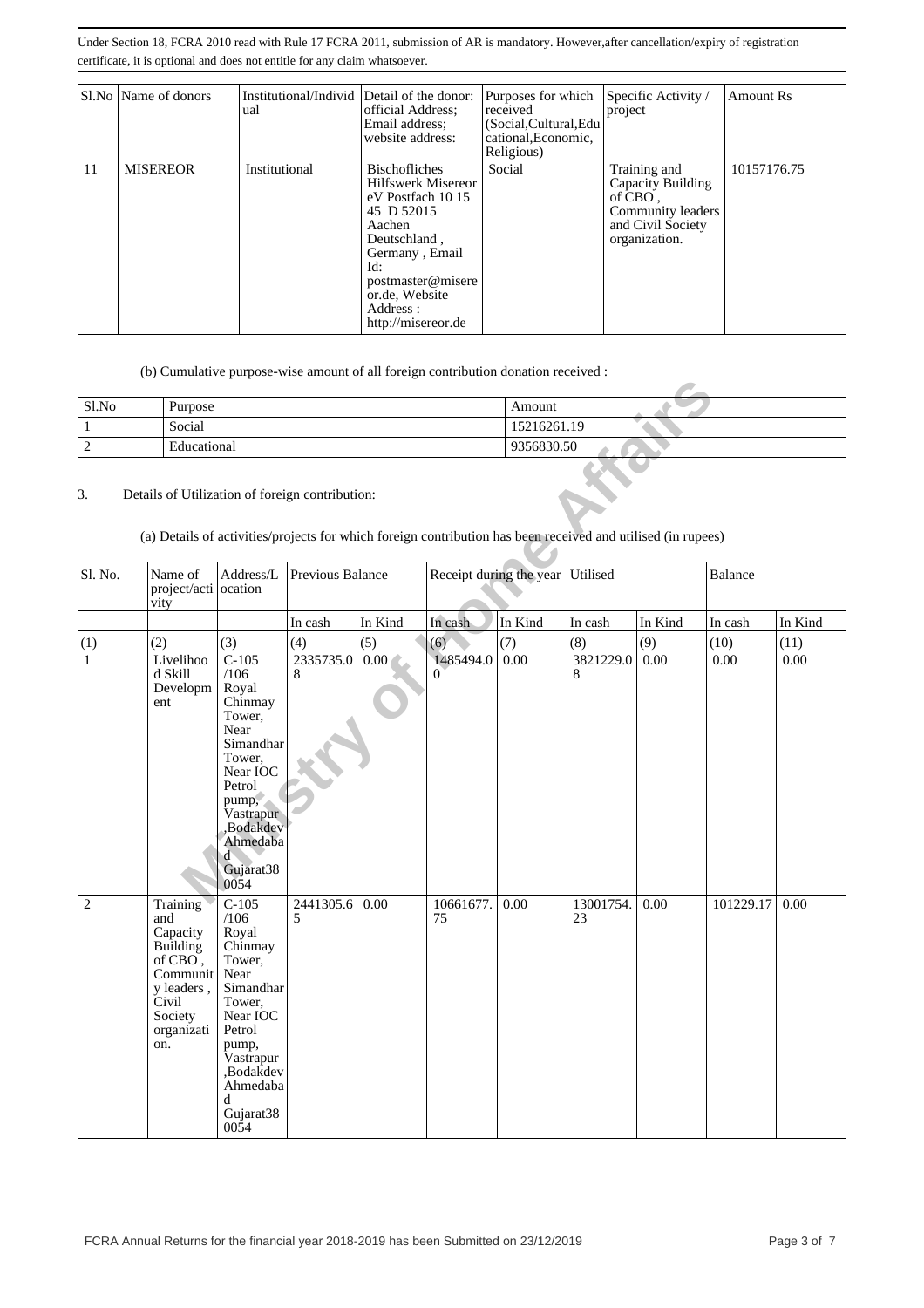| 3                                                                                                                                                                                                                           | Non<br>Formal<br>Education                                                                                                                              | $C-105$<br>/106<br>Royal<br>Chinmay<br>Tower,<br>Near<br>Simandhar<br>Tower,<br>Near IOC<br>Petrol<br>pump,<br>Vastrapur<br>,Bodakdev<br>Ahmedaba<br>d<br>Gujarat38<br>0054 | 2278917.1<br>$\mathbf Q$                            | $0.00\,$                                                                                                                                                                                                                                                                                                  | 11689780.<br>94             | 0.00          | 13012586.<br>79           | 0.00     | 956111.34                   | 0.00 |
|-----------------------------------------------------------------------------------------------------------------------------------------------------------------------------------------------------------------------------|---------------------------------------------------------------------------------------------------------------------------------------------------------|-----------------------------------------------------------------------------------------------------------------------------------------------------------------------------|-----------------------------------------------------|-----------------------------------------------------------------------------------------------------------------------------------------------------------------------------------------------------------------------------------------------------------------------------------------------------------|-----------------------------|---------------|---------------------------|----------|-----------------------------|------|
| 4                                                                                                                                                                                                                           | Environm<br>ental<br>Programm<br>e                                                                                                                      | $C-105$<br>/106<br>Royal<br>Chinmay<br>Tower,<br>Near<br>Simandhar<br>Tower,<br>Near IOC<br>Petrol<br>pump,<br>Vastrapur<br>,Bodakdev<br>Ahmedaba<br>d<br>Gujarat38<br>0054 | 931553.00                                           | 0.00                                                                                                                                                                                                                                                                                                      | 2219781.0<br>$\overline{0}$ | 0.00          | 2021429.0<br>$\mathbf{0}$ | 0.00     | 1129905.0<br>$\overline{0}$ | 0.00 |
| 5                                                                                                                                                                                                                           | <b>OTHER</b><br><b>ACTIVIT</b><br>Y<br><b>RELATE</b><br>D TO<br><b>EDUCAT</b><br><b>IONAL</b><br>$\mathbf{AND}$<br><b>SOCIAL</b><br><b>PROJECT</b><br>S | $C-105$<br>/106<br>Royal<br>Chinmay<br>Tower,<br>Near<br>Simandhar<br>Tower,<br>Near IOC<br>Petrol<br>pump,<br>Vastrapur<br>,Bodakdev<br>Ahmedaba<br>d<br>Gujarat38<br>0054 | 20492303.<br>15                                     | 0.00                                                                                                                                                                                                                                                                                                      | 2148326.0<br>$\overline{4}$ | $0.00\degree$ | 8778179.5<br>5            | 0.00     | 13862449.<br>64             | 0.00 |
| Total                                                                                                                                                                                                                       |                                                                                                                                                         |                                                                                                                                                                             | 28479814.<br>07                                     | 0.00                                                                                                                                                                                                                                                                                                      | 28205059.<br>73             | 0.00          | 40635178.<br>65           | $0.00\,$ | 16049695.<br>15             | 0.00 |
| ** It is affirmed that the utilisation of foreign contribution is not in contravention of the provisions contained in the Foreign                                                                                           |                                                                                                                                                         |                                                                                                                                                                             | (b) Details of utilisation of foreign contribution: | (i) Total Utilisation** for projects as per aims and objectives of the association (Rs.):26384014.81<br>(ii) Total administrative expenses as provided in rule 5 of the Foreign Contribution<br>(Regulation) Rules, 2011 (Rs.): 7082985.84                                                                |                             |               |                           |          |                             |      |
| Contribution(Regulation) Act, 2010 (42 of 2010) and more particularly in section 9 and section 12 of the Act which, inter-alia, states that<br>the acceptance of foreign contribution is not likely to affect prejudicially |                                                                                                                                                         |                                                                                                                                                                             |                                                     |                                                                                                                                                                                                                                                                                                           |                             |               |                           |          |                             |      |
|                                                                                                                                                                                                                             |                                                                                                                                                         | (C) the public interest; or                                                                                                                                                 | (A) the soverignty and integrity of india; or.      | (B) the security, strategic, scientific or echnomic interest of the state; or<br>(D) freedom or fairness of election to any legistature; or<br>(E) friendly relations with any foreign state; or<br>(F) harmony between religious, racial, social, lingusitic or relgional groups, castes or communities. |                             |               |                           |          |                             |      |

- (A) the soverignty and integrity of india; or.
- (B) the security, strategic, scientific or echnomic interest of the state; or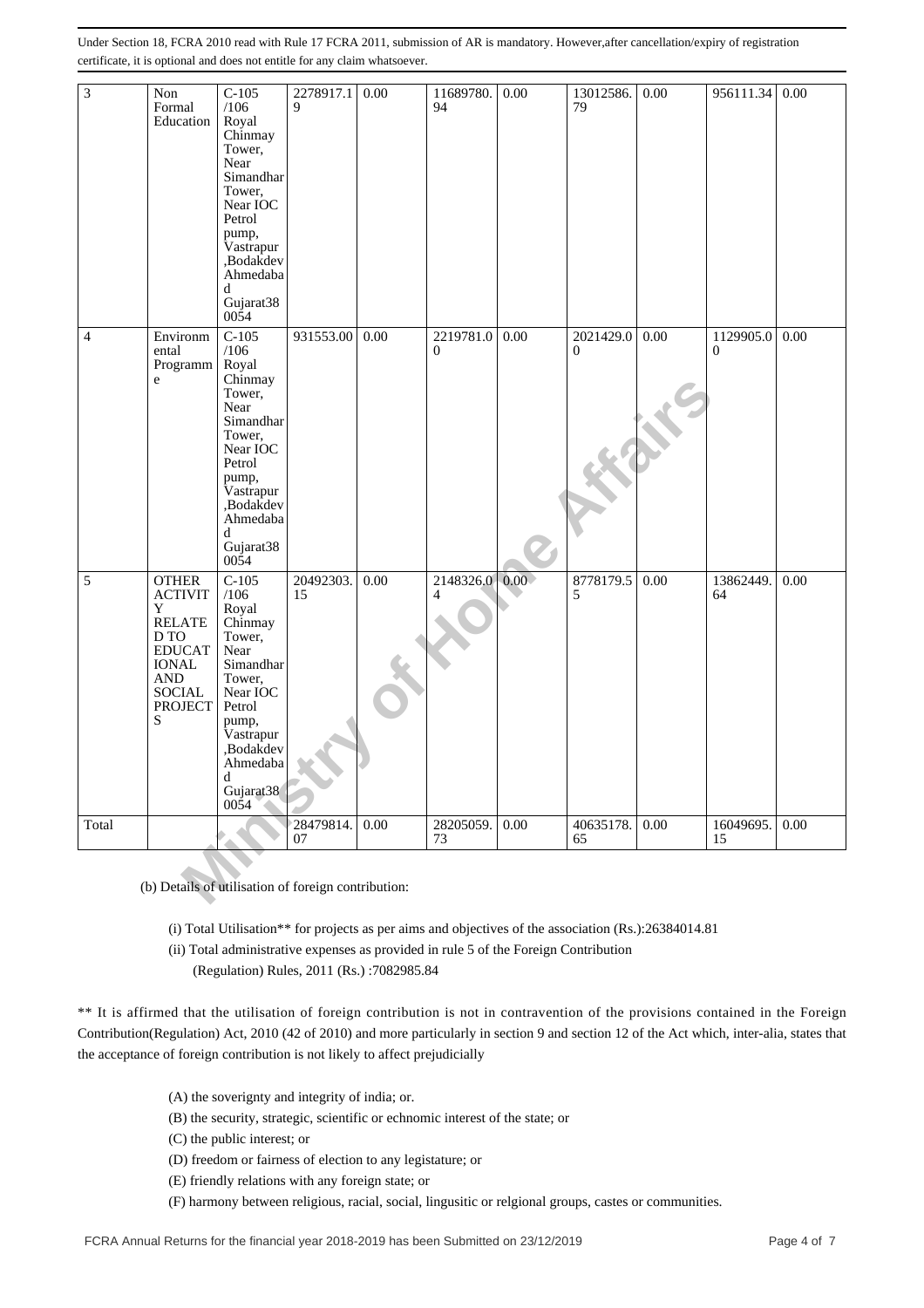#### (c) Total purchase of fresh assets (Rs.)

| Sl. No. | Activity in the name of Association | Details                                                                             | Purpose                                             | Total (in Rs.) |
|---------|-------------------------------------|-------------------------------------------------------------------------------------|-----------------------------------------------------|----------------|
| (i)     | Creation of movable assests         | Office Furniture, Projector, 3<br>Laptop, Printer, Air purifier, LG<br>Refrigerator | Assets purchased<br>towards objects of<br>the trust | 238595.00      |
|         | Total                               |                                                                                     |                                                     | 238595.00      |

#### (d) FC transferred to other associations

| Sl. No.        | Name of the association                                        | Date       | Purpose     | Amount     |
|----------------|----------------------------------------------------------------|------------|-------------|------------|
|                |                                                                |            |             |            |
| (1)            | (2)                                                            | (3)        | (4)         | (5)        |
| $\mathbf{1}$   | <b>Institute for Development Education</b><br>Learning (IDEAL) | 22/03/2019 | Educational | 500000.00  |
| $\overline{c}$ | <b>Institute for Development Education</b><br>Learning (IDEAL) | 23/03/2019 | Educational | 200000.00  |
| 3              | <b>Institute For Studies and</b><br>Transformations (IST)      | 03/05/2018 | Social      | 500000.00  |
| 4              | Institute For Studies and<br>Transformations (IST)             | 15/05/2018 | Social      | 2000000.00 |
| 5              | Institute For Studies and<br>Transformations (IST)             | 20/06/2018 | Social      | 450000.00  |
| 6              | Institute For Studies and<br>Transformations (IST)             | 25/06/2018 | Social      | 300000.00  |
| 7              | Institute For Studies and<br>Transformations (IST)             | 03/08/2018 | Social      | 318000.00  |
| 8              | <b>Right Education And Development</b><br>Centre               | 18/07/2018 | Educational | 228583.00  |
| 9              | Institute For Studies and<br>Transformations (IST)             | 05/04/2018 | Social      | 750000.00  |
| 10             | Institute For Studies and<br>Transformations (IST)             | 10/04/2018 | Social      | 500000.00  |
| 11             | Institute For Studies and<br>Transformations (IST)             | 20/08/2018 | Social      | 500000.00  |
| 12             | Institute For Studies and<br>Transformations (IST)             | 30/09/2018 | Social      | 300000.00  |
| 13             | Institute For Studies and<br>Transformations (IST)             | 30/08/2018 | Social      | 32000.00   |
| 14             | Institute For Studies and<br>Transformations (IST)             | 22/03/2019 | Social      | 351000.00  |
|                | Total                                                          |            |             | 6929583.00 |
|                | (e) Total utilisation In the year $(Rs.)(b+c+d)$ 40635178.65   |            |             |            |

#### 4. Details Of unutilised foreign contribution:

(i) Total FC invested in term Deposits (Rs.):

| Sl. No. | Details                          | Total( in Rs.) |
|---------|----------------------------------|----------------|
| (i)     | Opening Balance of FD            | 23793374.39    |
| (ii)    | FD made during the year          | 2714184.89     |
| (iii)   | Less: realisation of previous FD | 13184540.39    |
|         | Closing balance of FD            | 13323018.89    |

(ii) Balance of unutilised foreign contribution, in cash/bank, at the end of the year(Rs):

(a) Cash in hand: 1266.00

(b) in FC designated bank account: 1668722.35

 (c) in utilisation bank account(s): 1056687.91 FCRA Annual Returns for the financial year 2018-2019 has been Submitted on 23/12/2019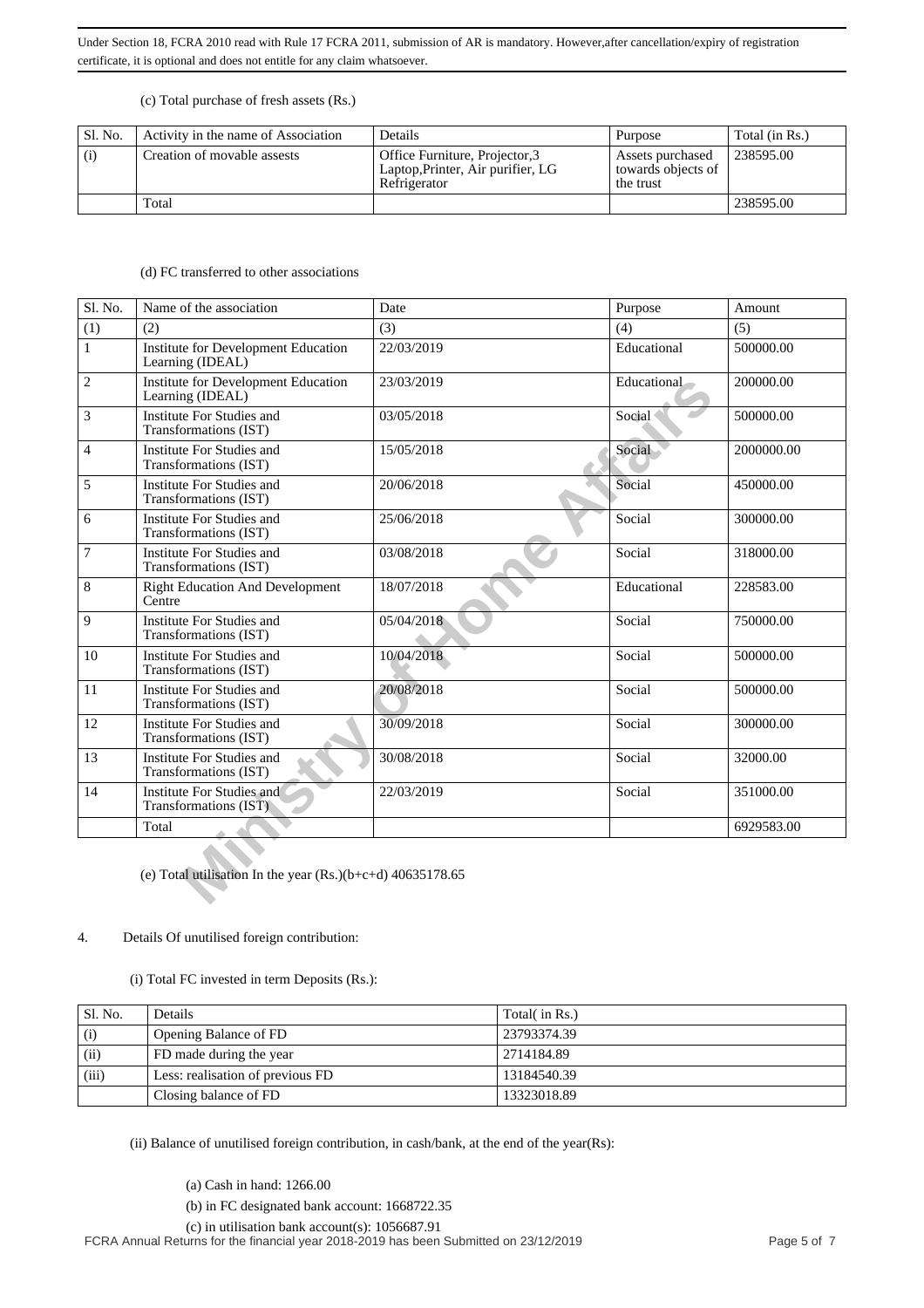- 5. Details of foreigners as Key functionary/working/associated: 0
- 6. Details of Land and Building remained unutilised for more than two year:

| Sl. No.                  | ocation of Land and<br>Building | Year of acquisition                | Purpose of acquisition | Reason of unutilisation |
|--------------------------|---------------------------------|------------------------------------|------------------------|-------------------------|
| $\overline{\phantom{a}}$ | ∼                               | $\overline{\phantom{a}}$<br>$\sim$ |                        | $\cdot$                 |

(7) (a) Details of designated FC bank account for receipt of Foreign Contribution (As on 31st March of the year ending):

| Name of the<br>Bank            | <b>Branch Address</b><br>With pincode)                                                                                               | Phone No. | E-mail | <b>IFSC</b> Code   | Account No         | Date of Opening<br>Account |
|--------------------------------|--------------------------------------------------------------------------------------------------------------------------------------|-----------|--------|--------------------|--------------------|----------------------------|
| (1)                            | (2)                                                                                                                                  | (3).      | (4)    | (5)                | (6)                | (7)                        |
| <b>BANK OF</b><br><b>INDIA</b> | <b>PANCHAVATI</b><br><b>BRANCH</b><br>PANCHAVATI<br>AHMEDABAD -<br>380006.GUJAR<br>AT, INDIA,<br>AHMEDABAD,<br>Gujarat,<br>Ahmedabad |           |        | <b>BKID0002001</b> | XXXXXXXX<br>XX9687 |                            |

(b) Details of all utilization bank accounts for utilization of Foregin Contribution (As on 31st March of the year ending)

|                                | 380006.GUJAR<br>AT, INDIA,<br>AHMEDABAD,<br>Gujarat,<br>Ahmedabad                                                                                      |           |        |                    |                      |                            |
|--------------------------------|--------------------------------------------------------------------------------------------------------------------------------------------------------|-----------|--------|--------------------|----------------------|----------------------------|
|                                | (b) Details of all utilization bank accounts for utilization of Foregin Contribution (As on 31st March of the year ending)                             |           |        |                    |                      |                            |
| Name of the<br>Bank            | <b>Branch Address</b><br>With pincode)                                                                                                                 | Phone No. | E-mail | <b>IFSC</b> Code   | Account No           | Date of Opening<br>Account |
| (1)                            | (2)                                                                                                                                                    | (3).      | (4)    | (5)                | (6)                  | (7)                        |
| <b>IDBI BANK</b><br><b>LTD</b> | <b>RUDRA</b><br>COMPLEX,<br><b>NEAR JUDGES</b><br>BUNGLOWS,<br>BODAKDEV,<br>VASTRAPUR.<br>AHMEDABAD-<br>380015.<br>AHMEDABAD,<br>Gujarat,<br>Ahmedabad |           |        | IBKL0000067        | XXXXXXXXX<br>XXX2836 |                            |
| <b>IDBI BANK</b><br><b>LTD</b> | <b>RUDRA</b><br>COMPLEX, NR.<br><b>JUDGES</b><br><b>BUNGLOW</b><br>ROAD,<br>BODAKDEV,<br>VASTRAPUR.<br>AHMEDABAD,<br>Gujarat,<br>Ahmedabad             |           |        | <b>IBKL0000067</b> | XXXXXXXXX<br>XXX2843 |                            |

#### **Declaration**

I hereby declare that the above particulars furnished by me are true and correct

I also affirm that the receipt of foreign contribution and its utilization have not been violative of any of the provisions of the Foreign Contribution (Regulation) Act, 2010, rules, notifications/ orders issued there under from time to time and the foreign contribution was utilized for the purpose(s) for which the association was granted registration/ prior permission by the Central Government.

VIJAY PARMAR [Name of the Chief Functionary (Chief Functionary)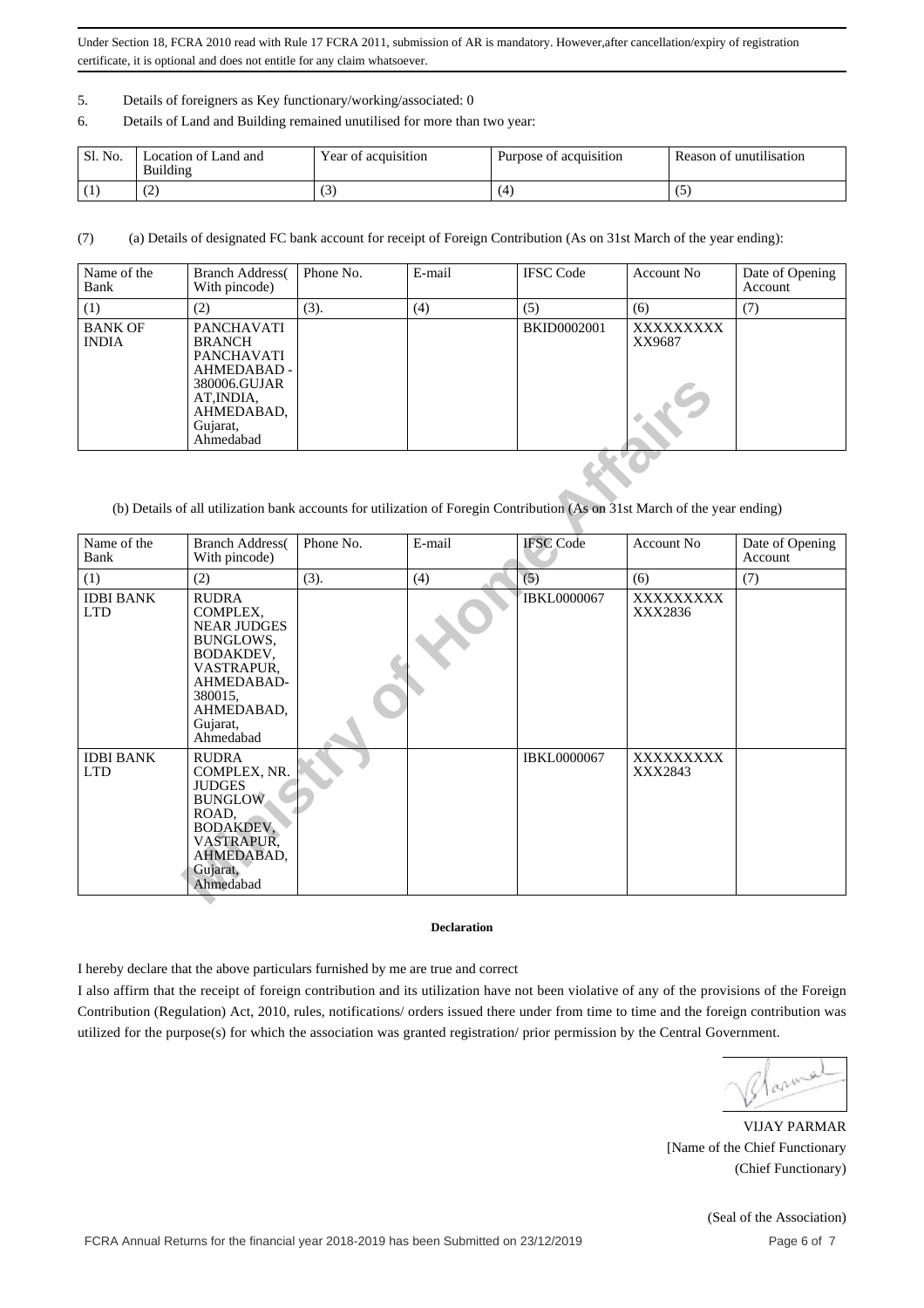

**Ministry of Home Affairs**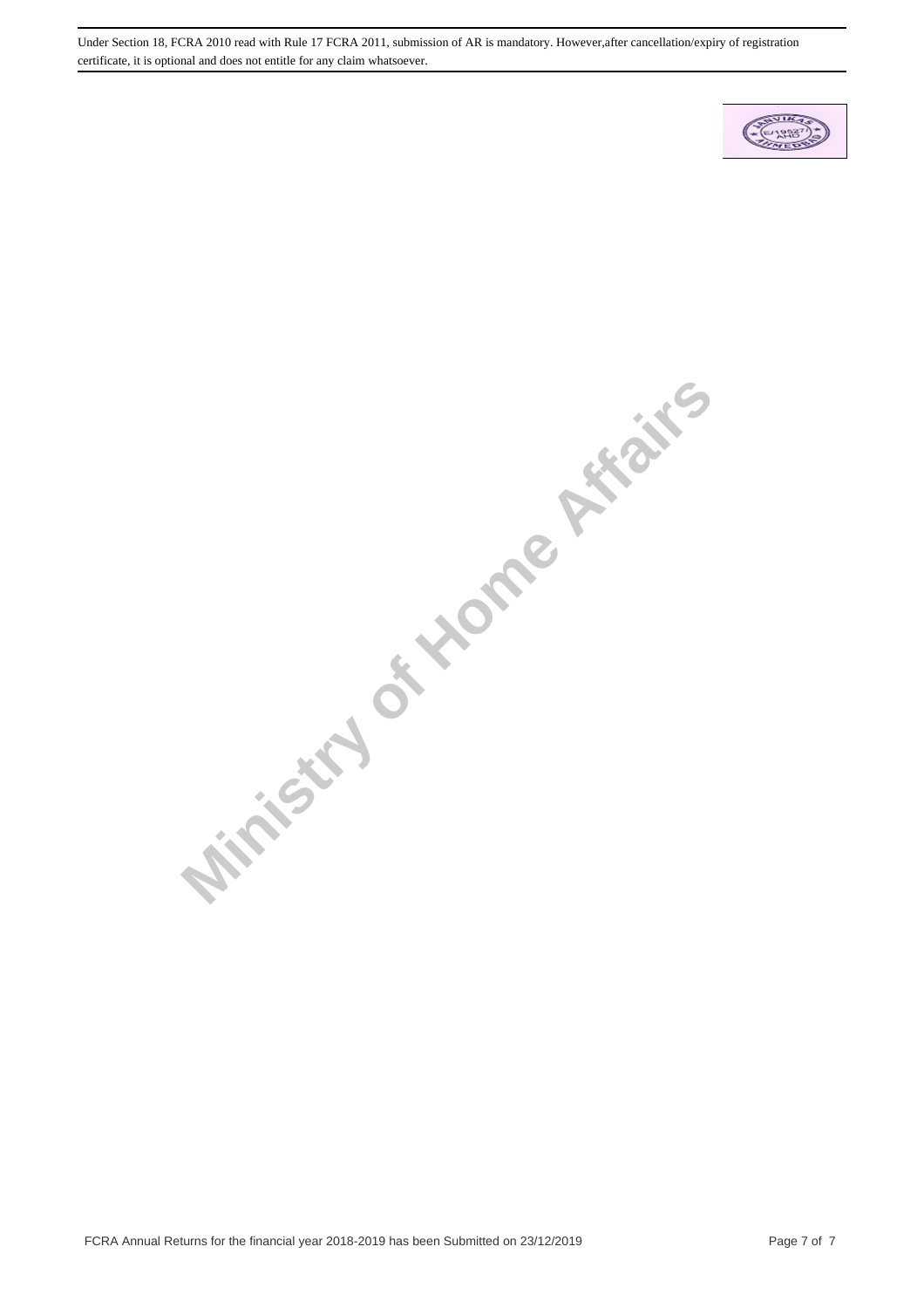# JANVIKAS

Balance sheet (Foreign Funds) as on 31.03.2019

| <b>PARTICULARS</b>               | <b>FOREIGN</b> |
|----------------------------------|----------------|
| <b>FUNDS AND LIABILITIES</b>     |                |
| <b>TRUST FUNDS</b>               | 30,19,300      |
| OTHER EARMARKED FUNDS            | 1,38,62,450    |
| INCOME AND EXPENDITURE ACCOUNT   | (0)            |
| UNUTILIZED GRANTS / DONATIONS    | 21,87,244      |
|                                  | 1,90,68,994    |
| <b>ASSETS AND PROPERTIES</b>     |                |
| NET BLOCK OF FIXED ASSETS        | 30,19,300      |
| <b>INVESTMENTS</b>               | 1,21,36,487    |
| CURRENT ASSETS, LOANS & ADVANCES | 39, 13, 207    |
|                                  | 1,90,68,994    |

FOR JANVIKAS

**Bridge Made** 

NVIK army 1952 F **AHD** EDA

(Vijay Parmar) **Managing Trustee** 

PLACE: AHMEDABAD DATE: 16th December, 2019

For Fredy M Contractor & Co. **Chartered Accountants** Firm Registration No. 144101W For H. RUSTOM & CO. **Chartered Accountants First Registration No. - 108908W** 

FRN:144101W<br>M. No. 133793 Fredy Maneksha Contractor

**ACC Proprietor** Membership No. 133793 PLACE: AHMEDABAD DATE: 16th December, 2019

(HRED ACC Proprietor Membership No. 31368 PLACE: AHMEDABAD DATE: 16th December, 2019

A'BAD-1. V.No.:31368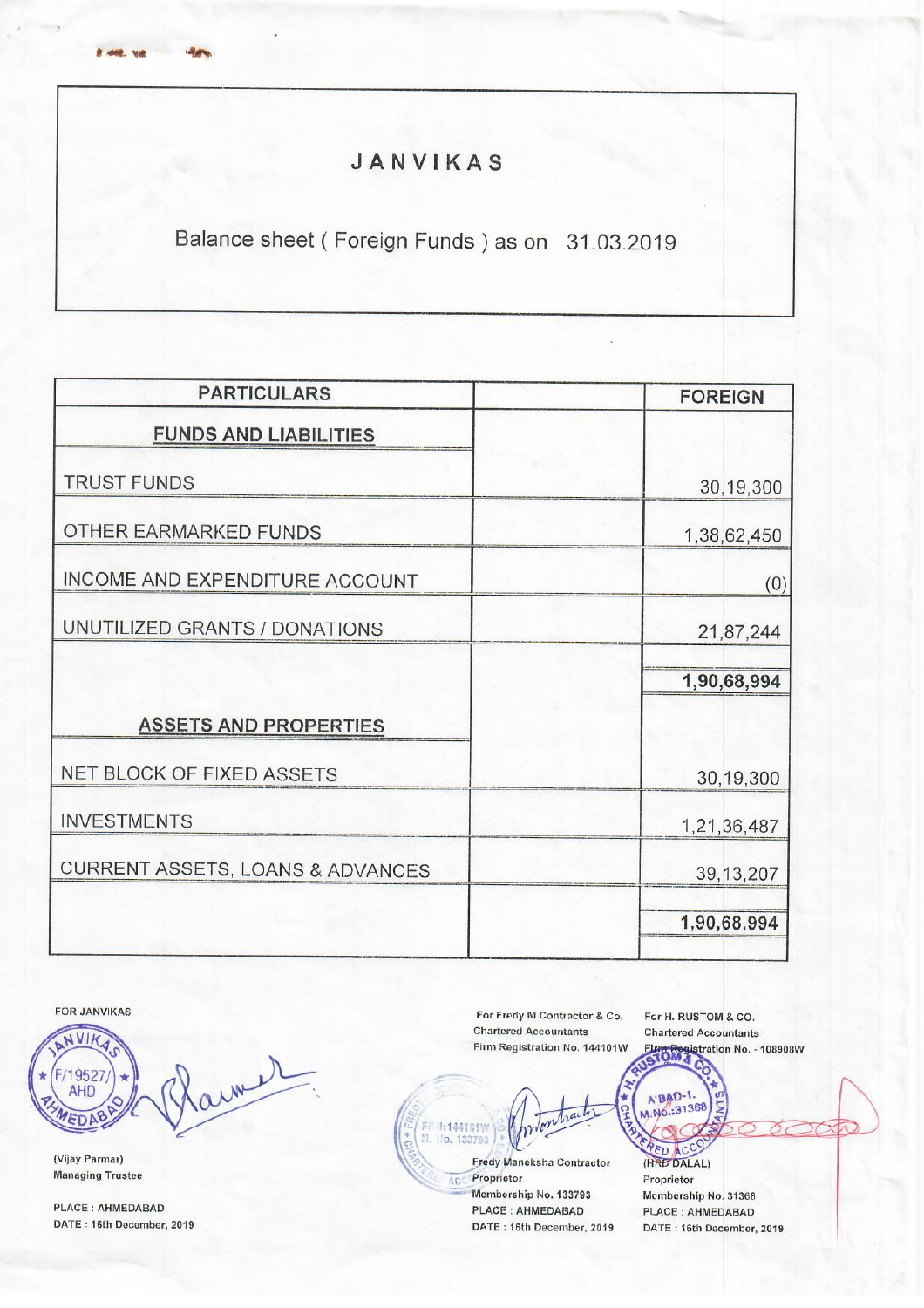# JANVIKAS

## INCOME AND EXPENDITURE ACCOUNT (FOREIGN FUNDS) FOR THE YEAR ENDING 31st MARCH 2019

|                                          | (In Rupees)         |
|------------------------------------------|---------------------|
| <b>PARTICULARS</b>                       | 31.03.2019<br>(Rs.) |
| <b>INCOME</b>                            |                     |
| <b>GRANTS &amp; DONATIONS</b>            | 3,31,16,285         |
| <b>INTEREST INCOME</b>                   | 14,52,779           |
| TRANSFER FROM SPECIFIC FUNDS             | 71,03,063           |
| <b>EXCESS OF EXPENDITURE OVER INCOME</b> | (5, 17, 846)        |
| <b>EXPENDITURE</b>                       | 4, 11, 54, 282      |
| EXPENDITURE ON OBJECTS OF THE TRUST      | 3, 33, 13, 598      |
| <b>ADMINISTRATION EXPENSES</b>           | 54,71,436           |
| <b>AUDIT FEES</b>                        | 3,29,550            |
| LOSS/ ( PROFIT) ON SALE OF ASSETS        | 1,69,704            |
| <b>REMUNERATION TO TRUSTEES</b>          | 12,82,000           |
| <b>DEPRECIATION</b>                      | 5,87,994            |
| NOTES FORMING PART OF ACCOUNTS           | 4, 11, 54, 282      |

FOR JANVIKAS

NVIK aim E/19527 **AHD** WEDAB

a serve and

(Vijay Parmar) **Managing Trustee** 

PLACE: AHMEDABAD DATE: 16th December, 2019

For Fredy M Contractor & Co. **Chartered Accountants** Firm Registration No. 144101W

For H. RUSTOM & CO. **Chartered Accountants** Eirm Registration No. - 108908W

A'BAD-1.

M.No.: 31368

RED ACCO

FRN:144101W<br>M. No. 133793 Fredy Maneksha Contractor

Proprietor Membership No. 133793 PLACE : AHMEDABAD DATE: 16th December, 2019 (HRD DALAL) Proprietor Membership No. 31368 **PLACE: AHMEDABAD** DATE: 16th December, 2019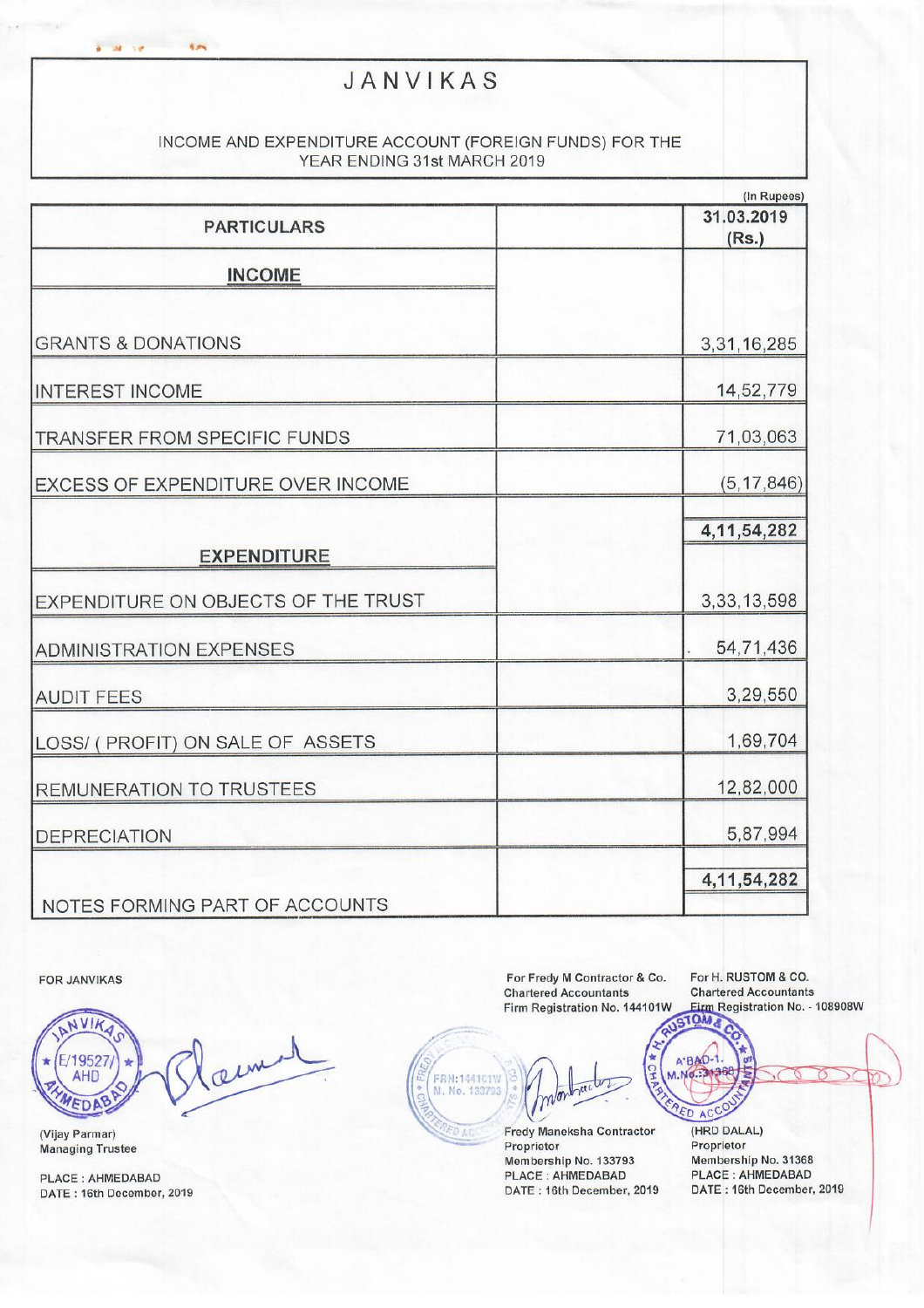JANVIKAS

| CONSOLIDATED RECEIPT                                                                                                          | FOR                                                    | & PAYMENT STATEMENT OF JANVIKAS FOREIGN GRANTS & DONATIONS<br>THE PERIOD : 1st APRIL 2018 TO 31st MARCH 2019 |                                                                |
|-------------------------------------------------------------------------------------------------------------------------------|--------------------------------------------------------|--------------------------------------------------------------------------------------------------------------|----------------------------------------------------------------|
| Payment                                                                                                                       | Amount                                                 | Receipt                                                                                                      | Amount                                                         |
|                                                                                                                               |                                                        | <b>Opening Balance</b>                                                                                       | 2,84,79,814.07                                                 |
| Utilization towards objects of the projects                                                                                   | 3, 33, 13, 597.81                                      |                                                                                                              |                                                                |
| Administrative Expenses of the projects                                                                                       | 54,71,435.84                                           | Grant / Donation                                                                                             | 2,45,73,091.69                                                 |
| Capital Expenses of the projects                                                                                              | 2,38,595.00                                            | (1st Receipient)                                                                                             |                                                                |
|                                                                                                                               |                                                        | Grant / Donation                                                                                             | 21,79,189.00                                                   |
|                                                                                                                               |                                                        | (2nd Receipient)                                                                                             |                                                                |
| Remuneration to Managing Trustees:                                                                                            | 12,82,000.00                                           | Interest on Investment                                                                                       | 14,52,779.04                                                   |
| Payment to Auditors                                                                                                           | 3,29,550.00                                            |                                                                                                              |                                                                |
| Closing Balance                                                                                                               | 1,60,49,695.15                                         |                                                                                                              |                                                                |
| 1,21,36,487.79<br>27,26,676.26<br>11,86,531.10<br>Rs.<br>Cash & Bank Balance Rs.<br>Rs.<br>Other Current Assets<br>Investment |                                                        |                                                                                                              |                                                                |
|                                                                                                                               |                                                        |                                                                                                              |                                                                |
| Grand Total                                                                                                                   | 5,66,84,873.80                                         | Total<br>Grand                                                                                               | 5,66,84,873.80                                                 |
| FOR JANVIKAS                                                                                                                  | For Fredy M Contractor & Co.                           |                                                                                                              | For H. RUSTOM & CO.                                            |
| <b>PANIKA</b>                                                                                                                 | Firm Registration No. 144101W<br>Chartered Accountants |                                                                                                              | Eirm-Registration No. - 108908<br><b>Chartered Accountants</b> |
| ANN A<br>E/19527<br><b>AHD</b><br>¥                                                                                           | □□□□ 中・読白味<br>OBU-                                     |                                                                                                              | <u>್</u><br>ARBIA A.BAR                                        |

 $\overline{\phantom{0}}$ Date:16th December,2019 Membership No. 31368 PLACE : AHMEDABAD (HRD DALAL) Ten Byelo Proprietor 丽 Fredy Maneksha Contractor Date: 16th December, 2019 Membership No. 133793 PLACE : AHMEDABAD Sammer (Martin Proprietor WWW. Date :16th December, 2019 PLACE: AHMEDABAD Wijay Parmar)<br>Managing Trustee **MARDAS**